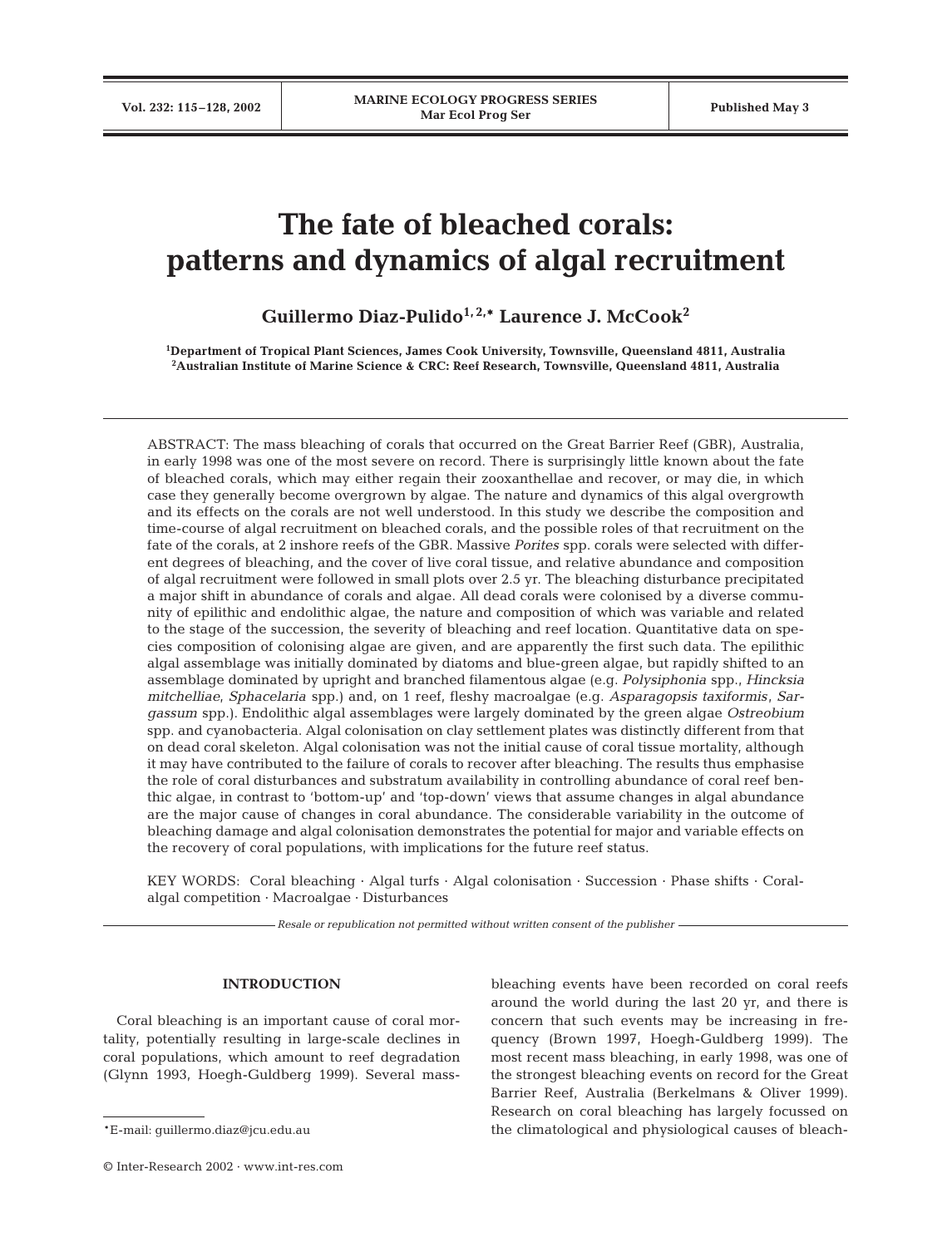ing, behaviour of zooxanthellae and, importantly, the recovery of zooxanthellae (Brown 1997, Hoegh-Guldberg 1999). However, there has been little work addressing the fate of bleached corals that fail to recover their zooxanthellae (Brown 1997).

Bleached coral tissue may either regain its zooxanthellae and recover, or may die, in which case it is generally rapidly colonised by benthic algae. Large-scale mass-bleaching events may result in massive algal overgrowth of the newly available substratum provided by the dead coral skeleton (Wellington & Victor 1985, Glynn 1990). These changes may thus amount to a partial or extensive phase shift, in which abundant benthic algae replace abundant corals, potentially amounting to or contributing to long-term reef degradation just as severe as that caused by diseases, eutrophication or over-fishing (Birkeland 1987, Glynn 1993, Aronson & Precht 1997, McCook 1999, McClanahan et al. 2001). Despite the importance of such changes, very little is known about the dynamics of algal colonisation of bleached corals.

The composition and type of algal colonisation may be important to the consequences of coral bleaching both in terms of the severity of disturbance and the potential for future reef recovery. The severity of the disturbance may be influenced by the effects of the colonising algae on the ability of corals to recover from bleaching. The composition and successional trajectory of the colonising algae may also influence the ability of coral populations to re-establish on algal dominated substratum, either through recolonisation by sur-

viving corals or new recruitment. The outcome of the competitive interaction between corals and benthic algae may depend on the species of coral and alga involved and the mechanism mediating the interaction (McCook et al. 2001a), with consequences for the processes of reef phase shifts and recovery from disturbances (McCook 1999). For example, Bak et al. (1977) reported that filamentous turfing algae delay the regeneration of coral tissue after mechanical damage. In contrast, Meesters & Bak (1993) found that filamentous algae did not affect coral recovery, and in one instance, canopy-forming *Sargassum* spp. beds were found to protect corals from bleaching damage (Jompa & McCook 1998).

This study explores the patterns of algal colonisation of bleached corals, and the potential interactions with the corals. The study addressed 4 specific

questions: (1) What are the patterns and variations in coral tissue recovery or mortality, subsequent to different degrees of bleaching damage? (2) What are the nature, composition and trajectory through time of algal colonisation of bleached corals? (3) Does such colonisation depend on the severity or degree of bleaching? (4) Does the algal colonisation influence the fate of the bleached corals and the chances of coral recovery?

To address these questions we examined the abundance and species composition of algal recruitment and cover of live coral tissue on massive corals *(Porites* spp.) with different degrees of bleaching over a period of 2.5 yr.

## **MATERIALS AND METHODS**

**Study sites.** The study was carried out at Orpheus Island and Pandora Reef, which are located 30 km apart on the inshore central section of the Great Barrier Reef, GBR (Fig. 1). By late February and early March 1998, coral reefs of this area had suffered severe and extensive coral bleaching associated with raised seawater temperatures (Baird & Marshall 1998, Sweatman et al. 1998, Berkelmans & Oliver 1999, authors' pers. obs. for this site). The study site at Orpheus Island was on the reef crest on the sheltered, western side of the island (Pioneer Bay: 18° 36. 422' S; 146° 29. 365' E), where the fringing reef between 1 and 7 m depth is dominated by large massive colonies of *Porites* spp.



Fig. 1. Central section of the Great Barrier Reef, Australia, showing study sites (black arrows). Qualitative observations were made at a range of inshore and mid-shelf sites over the period of this study (open arrows)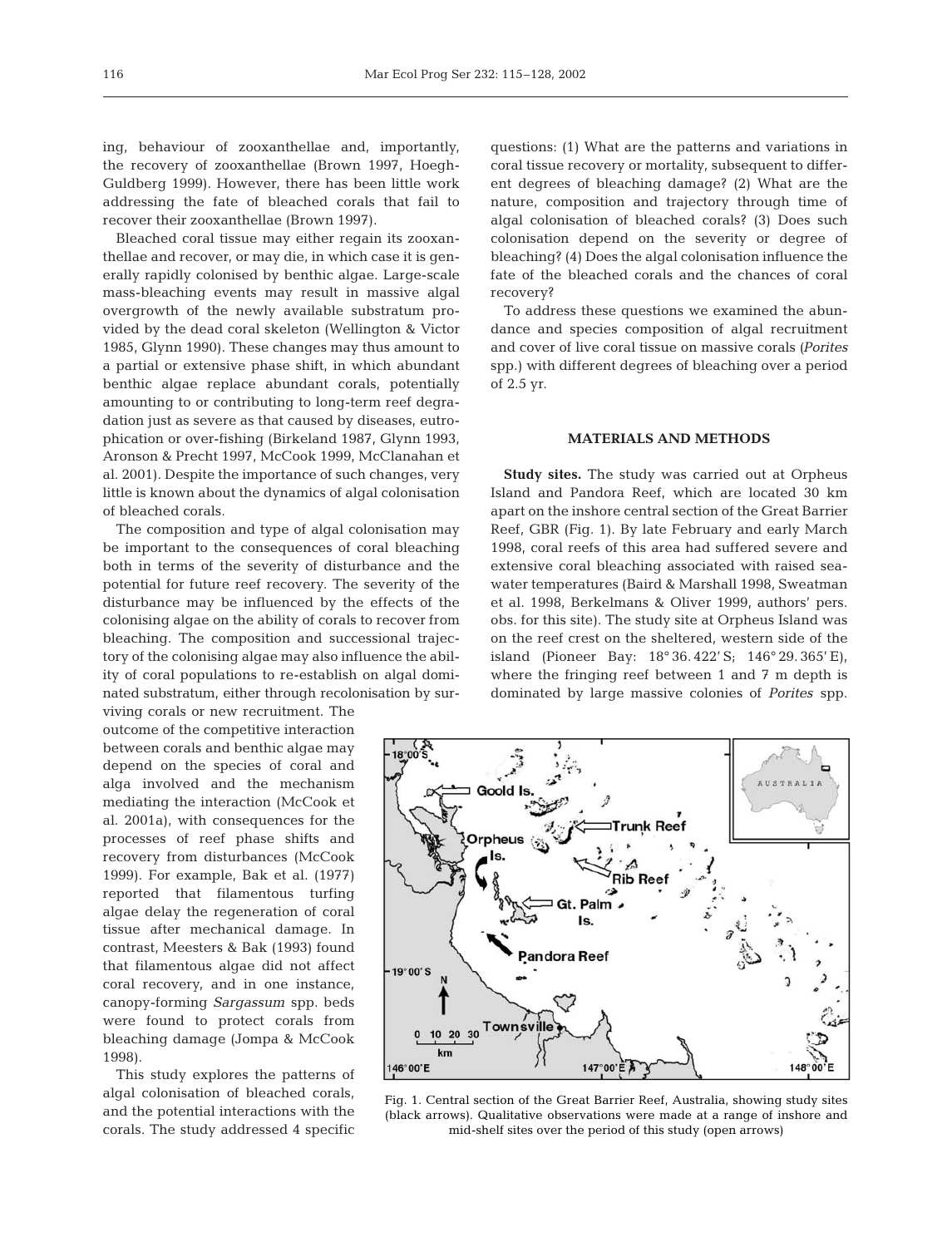*(P. australiensis, P. lobata* and *P. lutea)*. Pandora Reef is a shingle covered bank reef. The study site was on the southern, windward side of the reef (18° 49. 009' S; 146° 26. 035' E) at 3 to 6 m depth. The reef here is also dominated by large colonies of massive *Porites* spp., and stands of dead branched acroporids and fleshy macroalgae (see also Done 1982, Done & Potts 1992).

**Sampling design and methods.** Coral survival and mortality and algal colonisation were monitored using a combination of detailed, quantitative small-scale measurements over a range of conditions, and qualitative observations at larger scales (Fig. 1). To determine whether the trajectory of algal colonisation onto bleached corals depended on the severity of bleaching, we monitored benthic algal recruitment in 3 different 'bleaching categories' over 2.5 yr. We defined the 3 categories to represent different levels in a gradient of bleaching damage to corals: 'healthy' (initially having 100 % cover of unbleached, live coral tissue), 'bleached' (initially with 100% cover of recently bleached, live coral tissue with no dead tissue and no algal colonisation; see Fig. 7) and 'severely bleached' (i.e. coral tissue/skeleton areas partially overgrown by a thin algal turf layer, but clearly identifiable as bleached during this event). To explore the extent to which algal recruitment was location-specific, bleaching treatments were replicated on 2 reefs (Orpheus & Pandora). To investigate the extent to which the patterns of algal colonisation were specific to bleached corals, 8 ceramic settlement plates  $(11 \times 11 \text{ cm})$ were fixed to the substratum in the study area at Orpheus Island for comparison with coral substrates.

The bleached and severely bleached corals were found subtidally between 2 and 5 m depth. However, at Orpheus Island, bleaching damage at these depths was so severe that no healthy corals could be found, so control (healthy) corals were chosen at deeper depth (6 m). Thus, these comparisons may be confounded by the depth difference. Massive *Porites* spp. colonies were chosen because they are particularly common on the inshore reefs and are the most important reef-building corals on the inshore GBR (Hopley 1982).

For each of the bleaching categories, 8 plots  $(10\times10 \text{ cm})$ were marked on horizontal surfaces on the top of massive colonies of *Porites* spp., and the fate of the bleached coral in these plots was monitored by measuring percent cover of live coral tissue and benthic algae (at both species and functional group levels) using both direct observations and photographs. Where sufficient suitable coral colonies were available, we selected 1 plot per colony, using colonies with fairly homogeneous bleaching damage (although most colonies had less bleaching on their sides than their tops). The cover of live corals, benthic algal groups (algal turfs, fleshy macroalgae and crustose coralline algae, CCA) and species of fleshy macroalgae was estimated by projecting the photographic slides onto a grid of 100 quadrats. Photographic sampling at Orpheus Island was carried out on 11 dates at intervals of 1 to 4 mo between April 1998 and August 2000. At Pandora Reef, restricted access in bad weather meant that photographic sampling was only possible on 7 dates in the same period.

The species composition and abundance of settled algal turfs were monitored by scraping areas of approximately 1  $\text{cm}^2$  to a depth of 1 to 2 mm (therefore including endolithic taxa) adjacent to each coral plot. Sampling dates included autumn (April and May 1998 and 1999 and March 2000) and winter (July 1998 and 1999). Algal turf samples were decalcified with 10 % HCl and stained with a solution of aniline blue (Price & Scott 1992), then spread homogeneously over  $2 \times 2$  cm on a microscope slide, and scanned with a compound microscope to record all algae taxa present. The relative abundances of algal taxa were estimated by determining the percent cover in 5 microscopic fields at 100×. Representative specimens of the most abundant taxa are lodged at the JCT herbarium (James Cook University, Townsville). Endolithic taxa were separated based on direct observations of growth habit and published records (Le Campion-Alsumard et al. 1995).

Data analyses included 1-way ANOVA and Tukey's  $HSD$  (using Systat<sup>TM</sup> 8.0) to compare the means in cover of corals and algal groups amongst treatments (fixed factor) at each date. Patterns of species abundances and composition in relation to bleaching treatments, locations, date and height of the overall algal turf canopy were analysed using principal-components and redundancy analyses (using CANOCO 4: ter Braack & Smilauer 1998) and time-series plots for more abundant taxa (details not presented). Bleaching treatment, location, date and algal turf height were treated as 'environmental variables' in the redundancy analysis (ter Braack & Šmilauer 1998). The cover data for coral and algal groups was arcsine-transformed, and data for algal turf species was log-transformed before statistical analyses to homogenise variances.

#### **RESULTS**

#### **Overall patterns**

The sequence of events following the coral bleaching is summarised in Fig. 2. In general, coral tissue that recovered zooxanthellae within 4 to 6 mo after the bleaching survived, whereas tissue that did not recover zooxanthellae within this period died and was rapidly colonised by thin algal turfs. Algal colonisation occurred between 1 to 6 mo after the bleaching, and no further replacement of corals by algae could be attrib-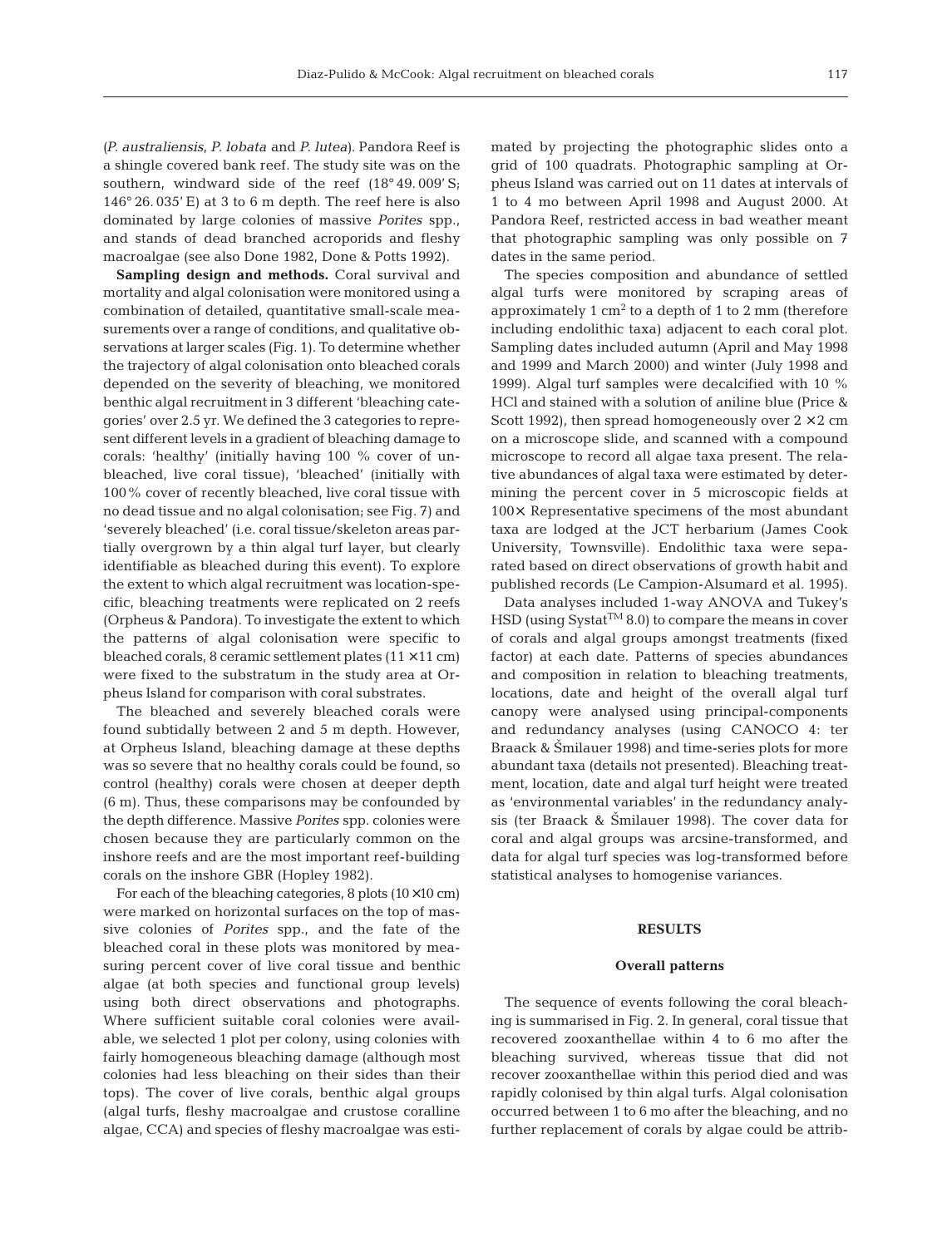

Fig. 2. *Porites* spp. Diagram summarising events following coral bleaching over a period of 30 mo

uted to bleaching damage after approximately 7 mo (September 1998). At the beginning of the bleaching event (February to April 1998), many corals produced an abundant layer of mucus. This mucus accumulated together with a fine film of sediment and provided substrata for settlement and growth of algal propagules, even when overlying bleached live coral polyps. In some cases, this thin mucus-sediment-algal layer (<2 mm thick) was sloughed off, often followed by recovery of the corals. In other cases, the algae were apparently able to attach to the coral skeleton. Algal turfs dominated algal colonisation for more than 2.5 yr, although fleshy macroalgae and crustose coralline algae (Figs. 3 & 4) overgrew some turfs during later stages of the succession. Subsequent grazing on algal turfs and corals by parrotfishes created bare substratum that was again colonised by algal turfs (Fig. 2). Qualitative observations at a range of reefs in the central GBR (Fig. 1) suggest widespread patterns of change similar to those documented in detail here, although coral mortality at Orpheus Island and Pandora Reef was apparently particularly severe.

## **Time-course of coral and algal cover in relation to degree of bleaching**

The trajectories of live coral tissue cover and benthic algal cover indicated that coral death was always followed by rapid colonisation with algal turfs composed of microalgae and filamentous algae (Figs. 3 & 4). In bleached and severely bleached plots, the cover of live coral tissue declined over the first 6 to 7 mo, and was replaced by algal turfs. All healthy corals (i.e. plots chosen as initially having 100% cover of unbleached, live coral tissue) remained healthy through the study period at both locations. Algal cover on healthy coral tissue was never more than 5%, and was always much lower than that on bleached and severely bleached corals (Figs. 3 & 4; maximum p < 0.037, Tukey's test).

There were some differences in trajectories between bleached and severely bleached plots, but these were largely quantitative: the more bleaching the more coral death, and consequently the more algal turf overgrowth. Bleached coral plots exhibited higher live coral tissue cover (maximum p < 0.04, Tukey's test) and lower algal colonisation (maximum p < 0.03, Tukey's test) than the severely bleached corals during the first 6 mo (note that in general severely bleached plots initially had some algal colonisation, whereas bleached plots had 100% cover of

bleached but living coral tissue). However, from 7 mo (September 1998) until the end of the study (August 2000), although patterns of coral and algal cover remained similar, the differences between bleached and severely bleached plots were generally not significant  $(p > 0.05$ , Tukey's test). In the bleached treatment, cover of live coral tissue decreased to less than 30 % after 7 to 9 mo and then remained relatively constant (Figs. 3 & 4). Algal turfs reached 50 to 60% cover in the first 3 mo and remained high over 2.5 yr, with relatively minor subsequent changes. Photographs show that some of the decline in coral cover in bleached plots at Orpheus Island between 5 and 7 mo after bleaching was due to parrotfish grazing on recently recovered bleached corals (12% decline in coral cover, with related increases in bare substratum and then algal turfs). Successional trajectories varied considerably within bleached treatments, both between plots and between dates (Figs. 3 & 4).

In the severely bleached plots (which were chosen as initially having partial colonisation by algal turfs), the cover of live coral declined from 30% to <5% in 1 mo at Orpheus Island and from 60% to 12% in 3 mo at Pandora Reef (Figs. 3 & 4). The percentage of cover of live coral subsequently remained low. As dead coral was always colonised by algal turfs, turfs increased to 95% and 70% cover after 3 mo at Orpheus Island and Pandora Reef respectively. Fleshy macroalgal and CCA cover remained low throughout the study at Orpheus Island. However, at Pandora Reef, fleshy macroalgae, including *Sargassum* spp., *Asparagopsis taxiformis, Lobophora variegata* and *Dictyosphaeria versluysii,* became slightly more abundant in the later stages of the study. There was some temporal and spatial variation in successional trajectories within severely bleached plots, although less than in bleached plots (Figs. 3 & 4).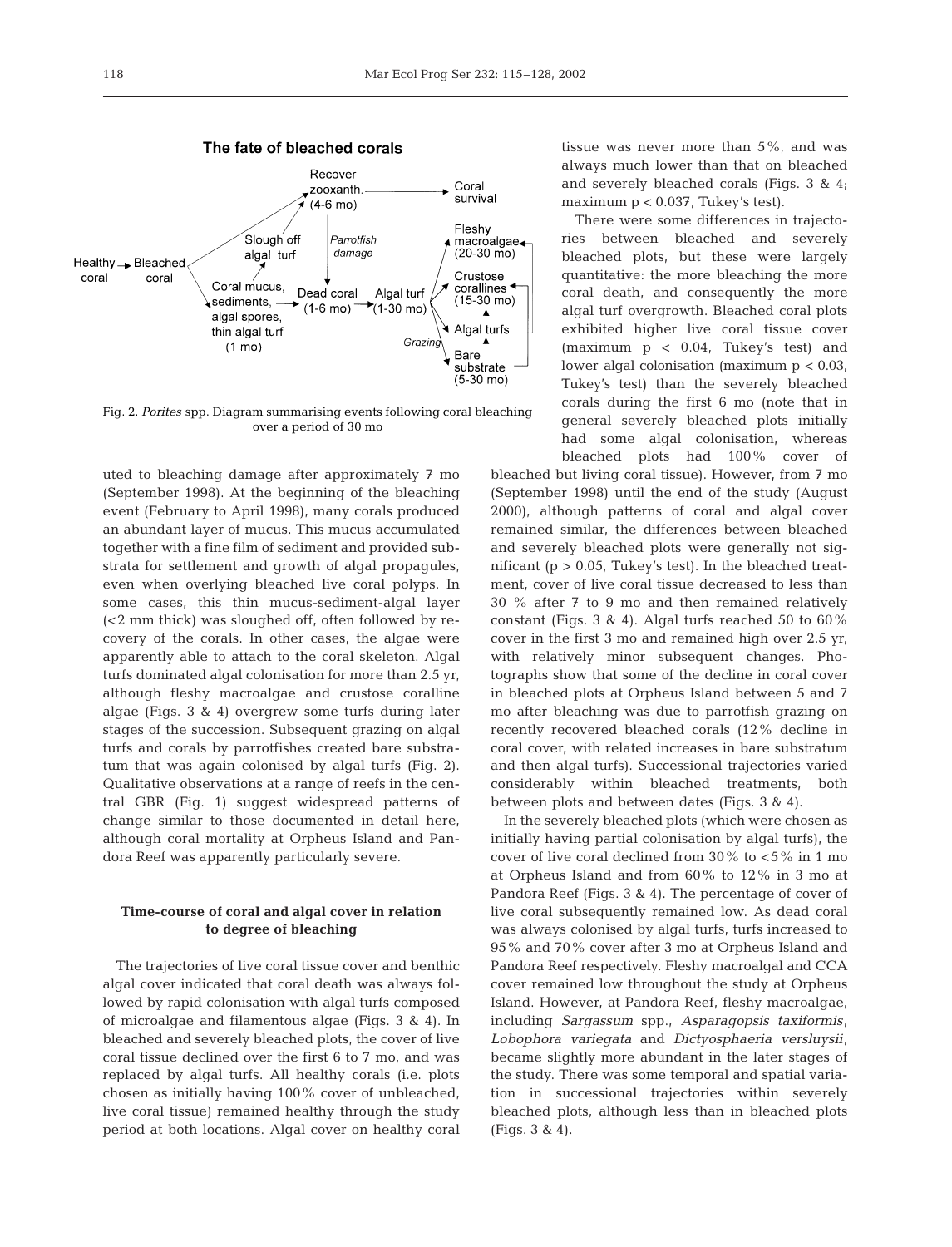#### **Trajectory of algal species composition during succession**

The species composition of the algae recruiting to the bleached and severely bleached corals varied over the time-course of the succession and between plots (within categories and dates). Early stages of the algal succession of severely bleached corals (ca. <3 mo after the bleaching) were characterised by mixed thin algal turfs composed of up to 20 taxa from 5 algal phyla (Table 1). Pennate diatoms and coccoid and filamen-



Fig. 3. *Porites* spp. Trajectories of coral and benthic algal cover (mean  $\pm$  SE, n = 8) through time in 3 bleaching categories at Orpheus Island. All areas had 100 % live coral cover before the bleaching event. ( $\bullet$ ) coral; (o) algal turfs; ( $\triangle$ ) fleshy macroalgae; (x) crustose coralline algae; ( $\Box$ ) bare substratum

tous blue-green algae *(Plectonema terebrans* and *Spirulina subsalsa)* dominated the early stages with up to 50% of relative abundance. The brown alga *Hincksia mitchelliae* and the green endolithic algae *Ostreobium* spp. were also abundant during the early stages of the succession. Mid-to-late stages of the succession were dominated by a diverse epilithic and endolithic assemblage of blue-green algae and turfing algae of more complex morphologies, including red *(Anotrichium tenue*, *Polysiphonia scopulorum)*, brown *(H. mitchelliae*, *Sphacelaria tribuloides* and *S. rigidula)* and green *(Ostreobium* spp.) algae. Algal species richness increased slightly early during the succession but was highly variable during later stages (Table 1).

Redundancy analyses clarified several patterns in the time-course of the turf assemblage. For example, several pioneer species occurred almost exclusively at the beginning of the succession (e.g. *Spirulina subsalsa*; top of Fig. 5a). Similarly, several taxa appeared predominantly at later successional stages (*Hyella* spp., *Polysiphonia upolensis*, *Taenioma nanum* and *Entocladia robusta*: bottom of Fig. 5a & Table 1). Juvenile (Table 1) and adult (Table 2) stages of fleshy macroalgae such as *Asparagopsis taxiformis*, *Sargassum* spp., *Lobophora variegata, Dictyota* spp. and *Dictyosphaeria versluysii*, were mainly recorded in later stages of the algal succession.

Although the structure of the algal assemblage on severely bleached corals 3 mo after the bleaching was very similar to that observed after 24 mo, there were considerable changes during the intervening period (Fig. 6). However, in both bleached and severely bleached plots, algal community structure apparently 'stabilised' 15 mo (May 1999) after the bleaching event, with only minor changes apparent in the last 10 mo.

#### **Species composition in relation to extent of bleaching and substratum type**

The species composition of colonising algae differed between bleached and severely bleached plots (Fig. 6), although this variation was relatively minor compared to temporal changes, as indicated by the close overlap of the vectors for the 2 categories in the redundancy analysis (Fig. 5b). The differences were most pronounced during early stages of succession and at Orpheus Island, where species composition on severely bleached plots during early stages was apparently in a 'more developed' successional stage than that in the bleached plots. These differences were largely due to a higher abundance of coccoid cyanobacteria in the bleached plots, and a higher abundance of *Herposiphonia secunda* and *Ostreobium* spp. in severely bleached plots (Table 1). The algal composition in the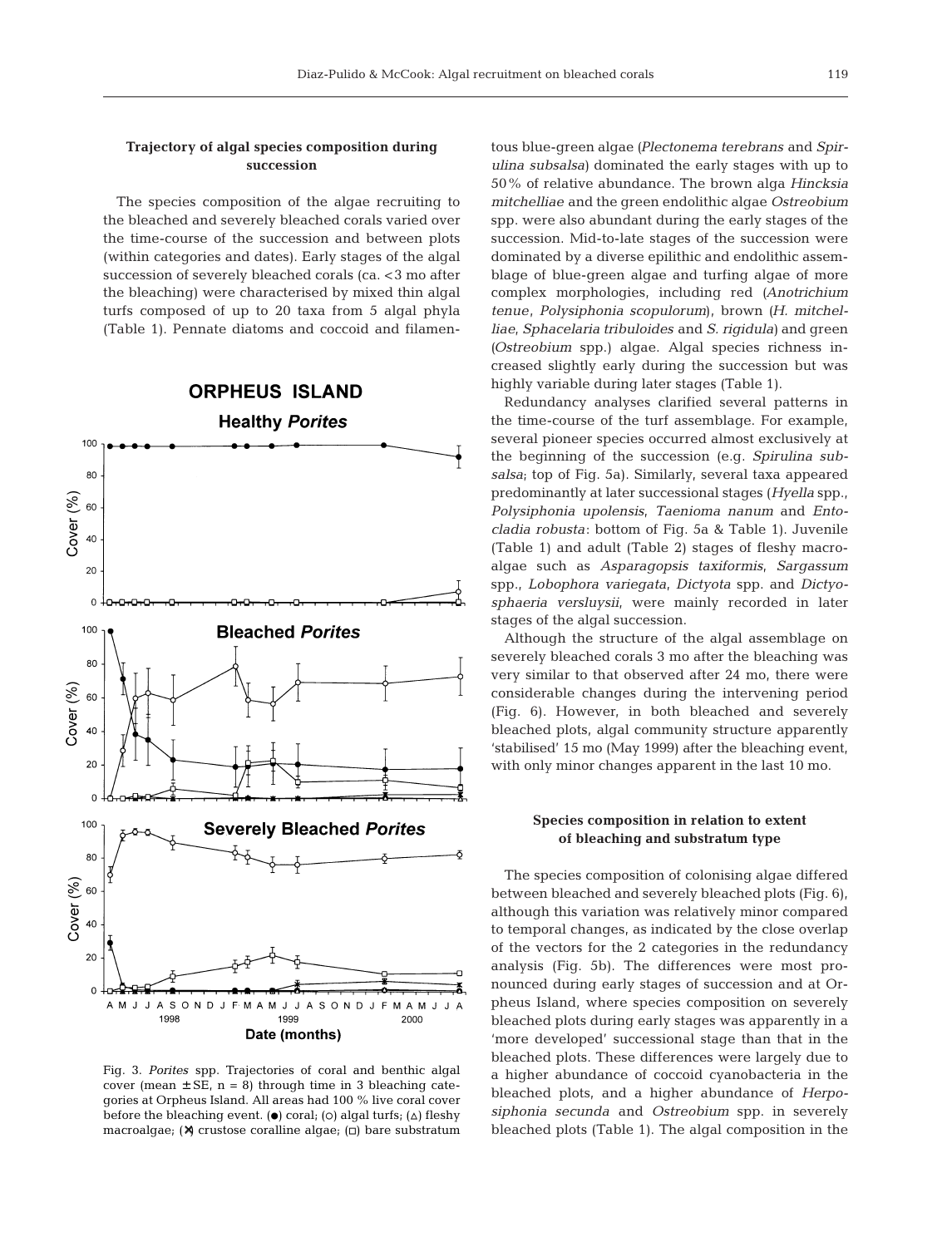Table 1. Mean relative % abundance (see 'Materials and methods'; n = 8) of turf algae that colonised each of the bleaching categories (S: severely bleached *Porites* spp.; B: bleached *Porites* spp.) and clay plates (C) at 2 locations in April, May and August 1998 and March 1999 and 2000

| Algal taxon                                          |          |                         | – Orpheus –                   | - Pandora -                      |                      |                            |  |  |
|------------------------------------------------------|----------|-------------------------|-------------------------------|----------------------------------|----------------------|----------------------------|--|--|
|                                                      | Apr 1998 | May 1998                | Mar 1999                      | Mar 2000                         | Aug 1998 Mar 1999    | Mar 2000                   |  |  |
|                                                      | S<br>B   | S<br>B<br>$\mathcal{C}$ | S<br>B<br>C                   | S<br>$\mathcal{C}$<br>B          | S<br>B<br>S          | B<br>S                     |  |  |
| <b>Pennate diatoms</b>                               | 17.1     | 1.5 16.2<br>2.0         | 2.0<br>9.1<br>2.6             | 4.5<br>3.1<br>4.8                | 9.5<br>2.9<br>3.1    | 3.6<br>2.7                 |  |  |
| Blue green algae                                     |          |                         |                               |                                  |                      |                            |  |  |
| Calothrix crustacea                                  | < 0.1    | 0.7<br>2.8<br>0.7       | 2.2<br>1.2<br>5.6<br>2.0 15.0 | 1.1<br>1.7<br>3.2<br>3.2         | 0.2<br>0.5<br>1.6    | 0.1<br>0.1                 |  |  |
| Coccogonales spp.<br><i>Hyella</i> spp.              | 3.6      | 12.0<br>1.9 20.2        | 3.2<br>1.4                    | 1.7<br>5.3<br>0.7<br>0.1         | 2.8<br>2.7<br>1.4    | 0.6<br>0.4                 |  |  |
| Mastigocoleus testarum                               |          |                         | 0.1<br>3.7<br>0.1             | 2.7 < 0.1<br>0.7                 | 5.0<br>4.7           | 2.7<br>2.4                 |  |  |
| Oscillatoriales spp.                                 | 5.2      | 3.1<br>2.2<br>5.7       | 4.7<br>5.4<br>5.2             | 2.3<br>2.2<br>6.9                | 17.4 12.5<br>5.9     | 2.1<br>5.9                 |  |  |
| Plectonema terebrans                                 | 14.7     | 2.6<br>37.8 15.4        | 3.5<br>3.2<br>1.6             | 12.1 10.9<br>4.6                 | 3.2<br>2.7<br>1.3    | 2.7<br>5.8                 |  |  |
| Spirulina subsalsa                                   | 9.5      | 3.7<br>0.3 < 0.1        | < 0.1<br>0.1                  | 0.3                              | 5.0<br>0.1<br>0.4    | 0.1                        |  |  |
| Undetermined sp.                                     |          |                         |                               |                                  | 0.3                  |                            |  |  |
| Red algae                                            |          |                         |                               |                                  |                      |                            |  |  |
| Acrochaetium spp.                                    |          | 0.03                    |                               | < 0.1                            |                      | 0.1                        |  |  |
| Amphiroa sp.                                         |          |                         |                               |                                  |                      | < 0.1                      |  |  |
| Anotrichium tenue<br>Asparagopsis taxiformis         | 1.0      | 7.0<br>2.7<br>0.5       | 0.7<br>0.9<br>0.1             | 9.9<br>9.3<br>8.5                | 0.6                  | < 0.1 < 0.1<br>11.6<br>0.6 |  |  |
| Centroceras apiculatum                               |          | < 0.1                   |                               |                                  |                      |                            |  |  |
| Centroceras clavulatum                               | 4.3      | 3.0<br>4.9 10.1         | 0.1<br>0.1<br>0.1             | 1.3<br>1.0<br>2.9                | 18.3<br>14.2         | ${<}0.1$<br>0.9            |  |  |
| Ceramium codii                                       | < 0.1    | 0.1<br>1.2<br>0.4       | 0.1<br>0.7                    | 0.1                              | 0.1                  | < 0.1 < 0.1                |  |  |
| Ceramium flaccidum                                   | 0.7      | 1.6<br>0.3<br>2.3       |                               |                                  | 7.1<br>2.8<br>5.3    | 1.1<br>2.0                 |  |  |
| Ceramium punctiforme                                 |          | 0.2<br>1.0              |                               |                                  |                      |                            |  |  |
| Chondria sp.                                         |          |                         | < 0.1<br>0.9                  |                                  |                      |                            |  |  |
| Corallophila huysmansii                              | 3.3      | 2.8<br>1.8              | 1.8<br>7.2<br>0.3             | 4.5<br>5.1<br>0.8                |                      |                            |  |  |
| Crustose corallines                                  |          | 6.0<br>0.7 < 0.1        | < 0.1<br>0.6<br>1.0           | < 0.1<br>1.3                     | 0.3                  |                            |  |  |
| Gelidiella pannosa<br>Gelidiopsis intricata          | 7.1      | < 0.1<br>1.9            | 4.3 13.9<br>0.6               | 1.1 < 0.1<br>8.1<br>< 0.1<br>0.8 | 0.7<br>1.5           | 0.6<br>1.9<br>0.2          |  |  |
| Griffithsia heteromorpha                             | 0.1      | 1.6<br>0.1              |                               | 0.5                              |                      |                            |  |  |
| Herposiphonia secunda f. sec.                        | 0.2      | 5.4<br>2.7<br>< 0.1     | 1.0<br>5.0 12.0               | 6.0<br>8.0<br>8.3                | < 0.1                | 0.7                        |  |  |
| Hypnea spinella                                      |          | < 0.1                   |                               |                                  |                      | 0.2                        |  |  |
| Jania adhaerens                                      |          | < 0.1                   | < 0.1                         |                                  | 1.8<br>< 0.1         | 1.2<br>2.3                 |  |  |
| Laurencia sp.                                        |          | $< 0.1$ 0.1<br>0.1      |                               | < 0.1 < 0.1<br>2.5               | < 0.1                | ${<}0.1$                   |  |  |
| Polysiphonia scopulorum                              | 0.1      | 1.2 10.6<br>1.3         | 15.2 15.1 22.3                | 17.3<br>7.2 18.2                 | 5.7<br>32.5 17.4     | 36.0 20.0                  |  |  |
| Polysiphonia upolensis                               |          |                         |                               | 6.2<br>2.4<br>2.5                |                      | 3.6                        |  |  |
| Pterocladia caerulescens<br>Spermothamnion sp.       |          | 0.4 < 0.1               | 0.7<br>0.1                    | 0.5<br>1.6                       | 2.4<br>3.7<br>8.7    | 0.3<br>8.8<br>7.7          |  |  |
| Spyridia filamentosa                                 |          |                         |                               | 0.2                              |                      | 0.7                        |  |  |
| Taenioma nanum                                       |          |                         | 2.5<br>2.4<br>4.4             | 0.7<br>3.6<br>1.6                | 1.5                  | 2.0<br>6.6                 |  |  |
| Undetermined sp.                                     |          | < 0.1                   |                               |                                  |                      |                            |  |  |
| Brown algae                                          |          |                         |                               |                                  |                      |                            |  |  |
| Dictyota sp.                                         |          |                         |                               | 0.9                              |                      | 0.2                        |  |  |
| Hincksia mitchelliae                                 | 7.8      | 4.3 15.4<br>8.5         | 1.3<br>0.3<br>21.9            | 7.7 < 0.1<br>10.5                | 32.2<br>0.9<br>1.6   | 0.2<br>2.8                 |  |  |
| Lobophora variegata                                  |          |                         |                               | 0.6                              |                      |                            |  |  |
| <i>Sphacelaria</i> spp.<br>(tribuloides & rigidula)  | 5.9      | 3.0 15.0<br>2.2         | 13.0 16.2 13.2                | 6.1 10.3 17.1                    | 19.6 11.8<br>$3.2\,$ | 13.3 26.2                  |  |  |
|                                                      |          |                         |                               |                                  |                      |                            |  |  |
| Green algae                                          |          |                         |                               | < 0.1                            |                      | < 0.1                      |  |  |
| Acetabularia (Polyphysa) sp.<br>Blastophysa rhizopus |          |                         |                               | 0.8                              |                      |                            |  |  |
| Cladophora dalmatica                                 | 6.7      | 1.5<br>1.5<br>3.7       | 0.8<br>$0.2\,$<br>2.6         | $0.4\,$<br>$0.7\,$<br>0.2        | < 0.1<br>1.0<br>3.4  | 2.8<br>1.0                 |  |  |
| Derbesia marina                                      |          |                         |                               | 0.3                              |                      |                            |  |  |
| Derbesia fastigiata                                  |          | 4.9<br>2.8<br>0.4       |                               |                                  |                      | 0.6<br>0.4                 |  |  |
| Enteromorpha linza                                   | 5.8      | 1.1 14.4<br>10.1        | 0.5<br>0.7<br>0.6             | 0.2<br>0.3<br>0.4                | 0.1 < 0.1            | 0.1<br>0.1                 |  |  |
| Entocladia robusta                                   |          |                         |                               | 1.9<br>1.6<br>0.1                |                      |                            |  |  |
| Ostreobium spp.                                      | 7.0      | 9.7<br>0.8              | 24.2 19.8                     | 7.8 18.1<br>0.5                  | 2.0<br>7.4<br>9.0    | 7.6<br>6.5                 |  |  |
| Udotea sp.                                           |          |                         |                               | ${<}0.1$                         |                      |                            |  |  |
| Species richness                                     | 20       | 21<br>29<br>24          | 24<br>22<br>20                | 26<br>29<br>27                   | 16<br>21<br>19       | 26<br>30                   |  |  |
| Total abundance                                      | 100      | 100 100 100             | 100 100<br>100                | 100<br>100 100                   | 100<br>100 100       | 100 100                    |  |  |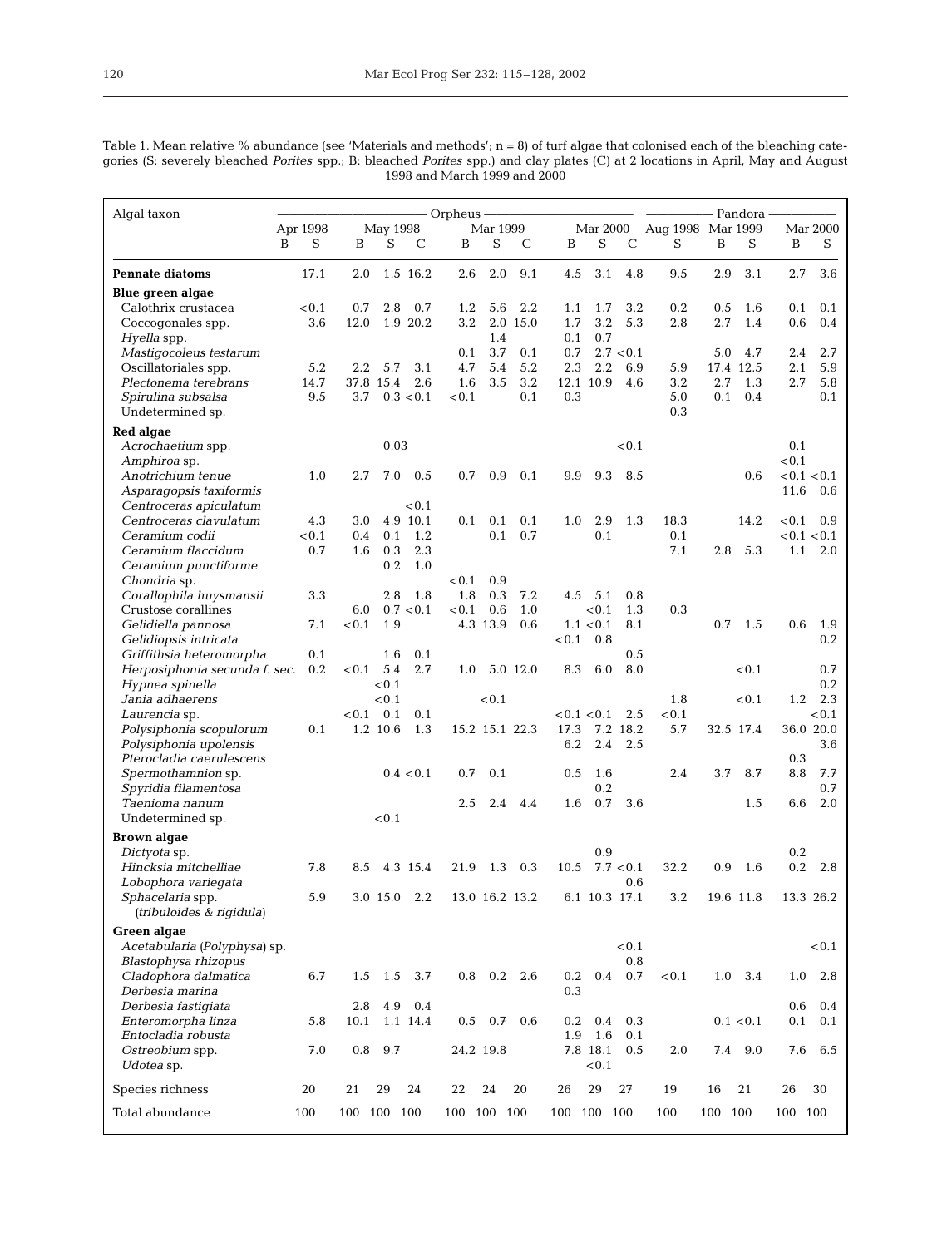

Fig. 4. *Porites* spp. Trajectories of coral and benthic algal cover (mean  $\pm$  SE, n = 8) through time in 3 bleaching conditions at Pandora Reef. All areas had 100 % live coral cover before the bleaching event. ( $\bullet$ ) coral; (o) algal turfs; ( $\triangle$ ) fleshy macroalgae;  $(X)$  crustose coralline algae;  $\Box$ ) bare substratum. Note that although standard error bars are small, standard deviations would be approximately 3 times larger, indicating moderate variation among plots

2 categories converged after about 1.5 to 2 yr (Fig. 6). On Pandora Reef the variation in species composition during early stages was apparently not related to the extent of bleaching.

The redundancy and principal components analyses (PCA) indicate distinct differences in algal composition between substratum types (bleached and severely bleached coral substrates versus clay plates: Figs. 5 & 6). The vector representing clay plates is opposite to the coral substratum vectors in the redundancy analysis (Fig. 5b), and in the PCA all clay plate samples are located on the far left of the plot (Fig. 6). Characteristic species of coral substrates include the endolithic algae *Ostreobium* spp. and *Mastigocoleus testarum* (on right of Fig. 5a). To determine whether the differences in species composition between substrates were due only to the endolithic forms, we repeated the redundancy analysis excluding the endolithic taxa. This analysis (details not included here) showed that the differences persist, due to higher abundance of early successional taxa (pennate diatoms and coccoid cyanobacteria) on the clay plates (Table 1).

# **Differences between locations and the outcome of algal colonisation**

There were marked differences in algal composition between the 2 locations, indicated by the length and opposite directions of vectors in the redundancy analysis (Fig. 5b) and by the distinct separation of locations in the PCA (Fig. 6). In particular, the red algae *Spermothamnion* sp. and juvenile stages of *Asparagopsis taxiformis* were found almost exclusively on Pandora Reef (Fig. 5), whereas the red filamentous algae *Corallophila huysmansii* and *Anotrichium tenue* occurred mainly on Orpheus Island. The locations also differed in the presence at Pandora Reef of a distinct assemblage of fleshy macroalgae dominated by adult *A. taxiformis*, juvenile *Sargassum* spp. (<2 to 10 cm height) and *Dictyota* spp. (Table 2).

### **Algal colonisation and recovery of bleached corals: apparent competition**

Recovery rates for *Porites* spp. were very low in this study. Two and a half years after the bleaching event, only 20 to 30% of the bleached and 1 to 15% of the severely bleached coral areas remained alive at Orpheus Island and Pandora Reef respectively (Figs. 3 & 4). Bleaching was clearly an important source of tissue mortality for massive *Porites* spp. at these sites.

Although not directly tested, there is some indication that algal colonisation influenced the recovery of the bleached corals, but that this effect was variable (Fig. 7). Plots where algal turfs were present initially (severely bleached treatment) had consistently higher coral tissue mortality (i.e. lower cover) than plots that initially had no algae present (bleached treatment). Bleached coral tissue that was not colonised by algal turfs uniformly regained zooxanthellae and recovered. In contrast, few bleached and severely bleached coral plots which were overgrown by turf algae were able to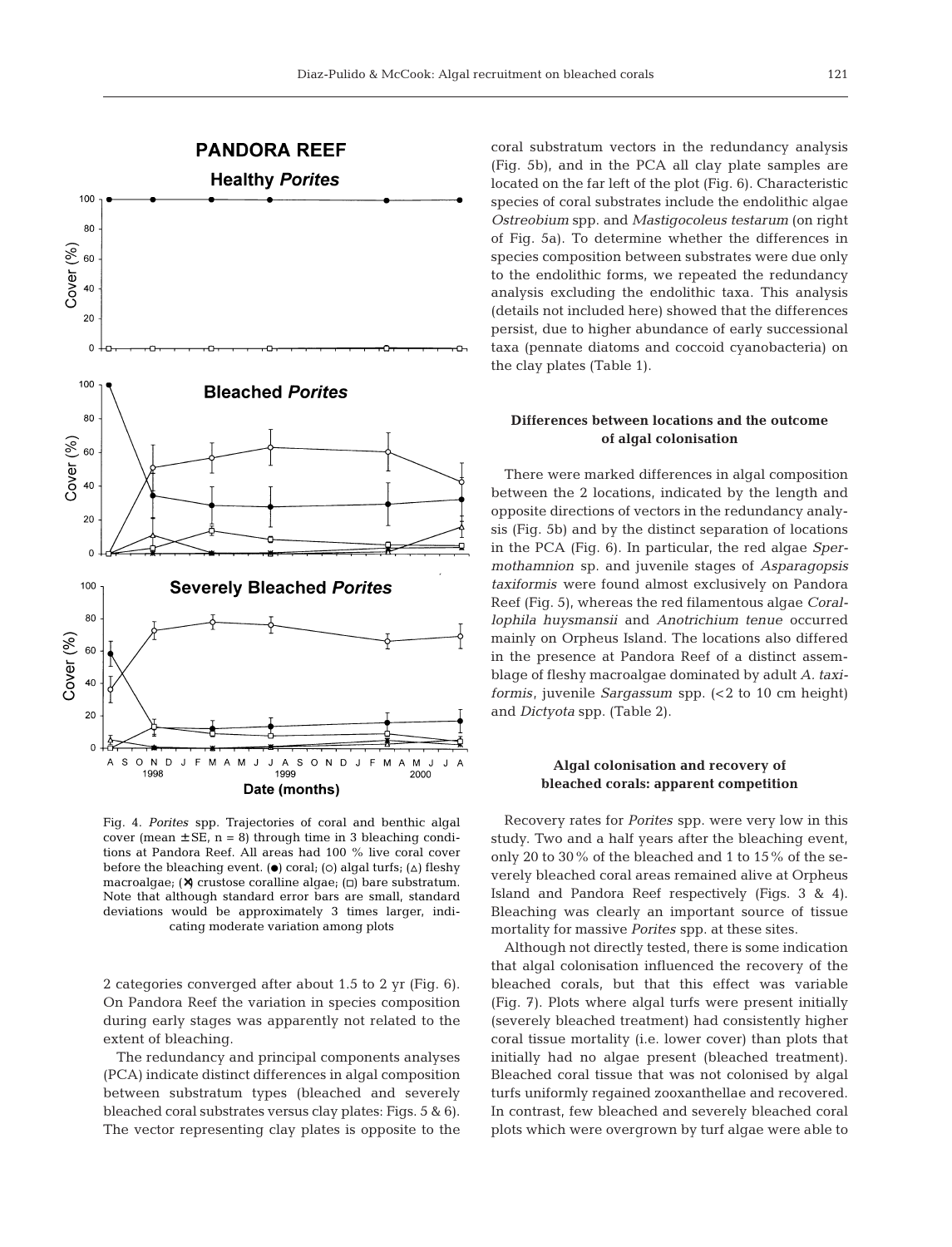

Fig. 5. Ordination plots based on the redundancy analysis (RDA) of abundance data for 48 species of turfing algae; circles represent averages of 8 samples. (a) RDA plotting species (arrows) and sample averages (circles). Full taxa names are given in Table 1. Rare species with <1% total abundance were excluded from the plot. Arrow lengths are proportional to the proportion of variance of the species explained by the 2 axes. (b) The same RDA showing environmental variables (arrows) and sample averages (circles), where the lengths of arrows are proportional to the strength of association between variable and ordination. T1: April 1998 (2 mo after bleaching); T2: May 1998 (3 mo); T3: July 1998 (5 mo); T4: March 1999 (13 mo); T5: May 1999 (15 mo); T6: July 1999 (17 mo); T7: March 2000 (25 mo). Axes 1 and 2 of RDA explain 43.5% of variance in the species abundance and 61.8% of variance in the correlations of species with respect to environmental variables. Eigenvalues of Axes 1, 2 and 3 (latter not displayed) are 0.240, 0.194 and 0.097 respectively; sum of all canonical eigenvalues is 0.703. p-value of Monte Carlo test of all canonical axes is 0.005

exclude the epilithic algae and recover (Figs. 3 & 4), presumably due to competitive inhibition by the algae (Fig. 7a). However, photographic sequences showed that even after coral tissue death and algal turf colonisation, the outcome was not uniform. In some plots,

areas of dead coral tissue that had been colonised by algae did recover, as surrounding healthy coral tissue overgrew the algal turfs (Fig. 7b). This recovery apparently occurred by a competitive process.

#### **DISCUSSION**

This study documents several significant aspects of coral bleaching events, including: (1) bleaching as the cause of a major shift in abundance of coral and benthic algae; (2) a detailed description of the patterns and composition of algal colonisation of bleached corals; (3) variability in algal colonisation, in particular amongst degrees of bleaching, locations, successional stages and substratum types; (4) potential contri-

butions of algal colonisation to coral tissue mortality. The following subsections discuss each of these points in turn and suggests that, overall, interactions between benthic algae and corals may be critical to understanding the consequences of coral bleaching events.

Table 2. Mean absolute % cover of fleshy macroalgae that colonised *Porites* spp. corals at 2 locations over time (data were obtained photographing  $10 \times 10$  cm plots;  $n = 16$ ). Since there were no significant differences in % cover of fleshy macroalgae between bleached and severely bleached coral categories, the percentages of both bleaching categories were averaged

| Algal taxon                  | Orpheus $-\!\!-\!\!-$ |               |                |             |     | Pandora -           |     |     |  |
|------------------------------|-----------------------|---------------|----------------|-------------|-----|---------------------|-----|-----|--|
|                              | Jul                   |               |                | Mar Feb Aug |     | Aug Mar Mar Aug     |     |     |  |
|                              | 1998                  |               | 1999 2000 2000 |             |     | 1998 1999 2000 2000 |     |     |  |
| Asparagopsis taxiformis      |                       |               |                |             |     |                     |     | 5.4 |  |
| Sargassum spp.               |                       |               | < 0.1          |             |     |                     | 1.1 | 3.5 |  |
| Lobophora variegata          |                       | $0.5^{\circ}$ | 0.3            | 0.5         | 0.3 | 0.3                 | 0.6 | 1.5 |  |
| Laurencia spp.               | 0.5                   |               | 0.2.           | 0.1         | 0.9 |                     |     |     |  |
| Dictyota spp.                |                       |               |                |             | 1.4 | 0.1                 | 0.1 |     |  |
| Dictyosphaeria versluysii    |                       | 0.1           |                |             |     |                     |     | 0.3 |  |
| Acetabularia (Polyphysa) sp. |                       |               |                |             |     |                     | 0.3 | 0.1 |  |
| Chlorodesmis fastigiata      |                       |               | 0.2            |             |     |                     |     |     |  |
| Galaxaura rugosa             |                       |               | 0.2            |             |     |                     |     |     |  |
| <i>Padina</i> sp.            | 0.1                   |               | < 0.1          |             |     |                     |     |     |  |
| Pterocladia caerulescens     |                       |               |                |             |     |                     | 0.1 |     |  |
| <i>Valonia</i> sp.           |                       |               |                |             |     |                     |     | 0.1 |  |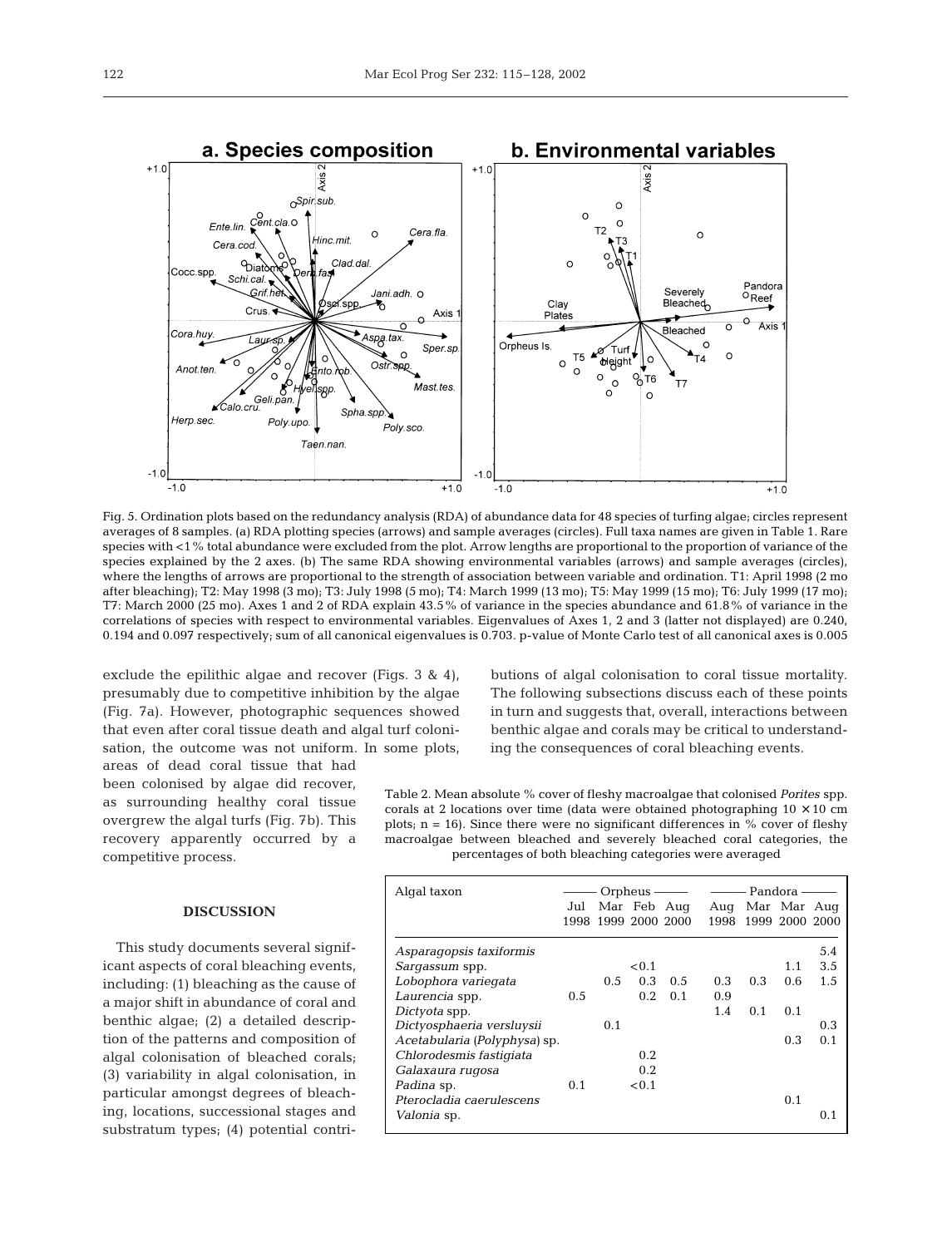

Fig. 6. Ordination plot based on principal components analysis (PCA) of algal turf species abundance data, showing temporal dynamics for different substrata and locations. Arrows show trajectories through time of algal colonisation. T1 to T7: dates as in Fig. 5; symbols represent sample averages. Orpheus Island: (O) bleached corals, ( $\bullet$ ) severely bleached corals,  $(\Box)$  clay plates; Pandora Reef:  $(\Delta)$  bleached corals,  $(\triangle)$ severely bleached corals. First and second axes of the diagram account for 26 and 23% of variance in species data, and

third axis (not shown) accounts for 11% of the variance

### **Bleaching disturbance as cause of a major shift in abundance of corals and benthic algae**

The 1998 mass bleaching of corals resulted in a significant shift in abundance of corals and benthic algae. Coral mortality was widespread, both regionally and globally (Baird & Marshall 1998, Berkelmans & Oliver 1999, Wilkinson 2000, McClanahan et al. 2001, authors' pers. obs.). Coral mortality at our sites was high (Figs. 3 & 4, qualitative observations), indicating that this bleaching event was a major disturbance, as massive *Porites* spp. are considered highly resistant to bleaching and other injuries (Sweatman et al. 1998, van Woesik 1998, Berkelmans & Oliver 1999, Marshall & Baird 2000). Importantly, in the present study, all corals that died from bleaching were colonised by algal turfs, with higher algal overgrowth on more severely bleached corals but no colonisation on healthy corals. Algal overgrowth of corals was clearly a consequence of the bleaching event. Although caution is required in applying results from relatively small quadrats to larger scale processes, our larger-scale, qualitative observations on these and other reefs in the area suggest that the results are representative of general patterns on

bleached corals. Rapid colonisation by algae after coral disturbances is a general phenomenon, documented following extreme low tides (Fishelson 1973), crown of thorn starfish predation (Price 1975), mechanical injuries (Meesters & Bak 1993) and bleaching events (Wellington & Victor 1985, Glynn 1993, Hoegh-Guldberg 1999).

The replacement of coral by algae in this study depended on the prior death or debilitation of the corals by bleaching. This shows how disturbance to corals and substratum availability may be critical mediators of shifts in dominance from coral- to algae-dominated systems. Much attention has focussed on the relative importance of eutrophication (bottom-up) and overfishing of herbivores (top-down) as direct causes of macroalgal blooms on coral reefs (e.g. Hughes et al. 1999, Lapointe 1999, etc). In both of these scenarios, decreases in coral abundance are assumed to be caused by increases in algal abundance (due to increased algal competitiveness). However, disturbances such as bleaching may result in similar relative changes in abundance of coral and algae but with reversed causality: the decline in coral abundance is the cause of increased algal abundance. Such distinctions may have significant implications, in particular if human impacts limit the recovery of reefs from natural disturbances, rather than or as well as directly causing coral mortality (Glynn 1993, Aronson & Precht 1997, McClanahan & Muthiga 1998, McCook 1999, McCook et al. 2001b).

#### **Successional trends in recruitment**

Coral mortality due to bleaching generally results in algal colonisation, yet the details of such colonisation have not been investigated, although reef algal succession has been documented in other circumstances (Price 1975, Carpenter 1990, McClanahan 1997). Algal colonisation of bleached corals in this study followed a typical successional pattern, with dominance of diatoms and blue-green algae in early stages followed by taxa with more complex morphologies during later stages (Table 1). The shifts in composition towards a more mature epilithic turf community, dominated by upright and branched filamentous algae, is consistent with studies of algal succession in tropical (Carpenter 1990, Hixon & Brostoff 1996) and temperate (McCook & Chapman 1993, 1997, Lopez-Rodriguez & Perez-Cirera 1998) areas. The changes in composition after 15 mo may reflect normal community dynamics, such as seasonality and herbivore-grazing effects, as well as continuing successional changes.

The species composition of later stages in this study is similar to that of other coral reef epilithic turf com-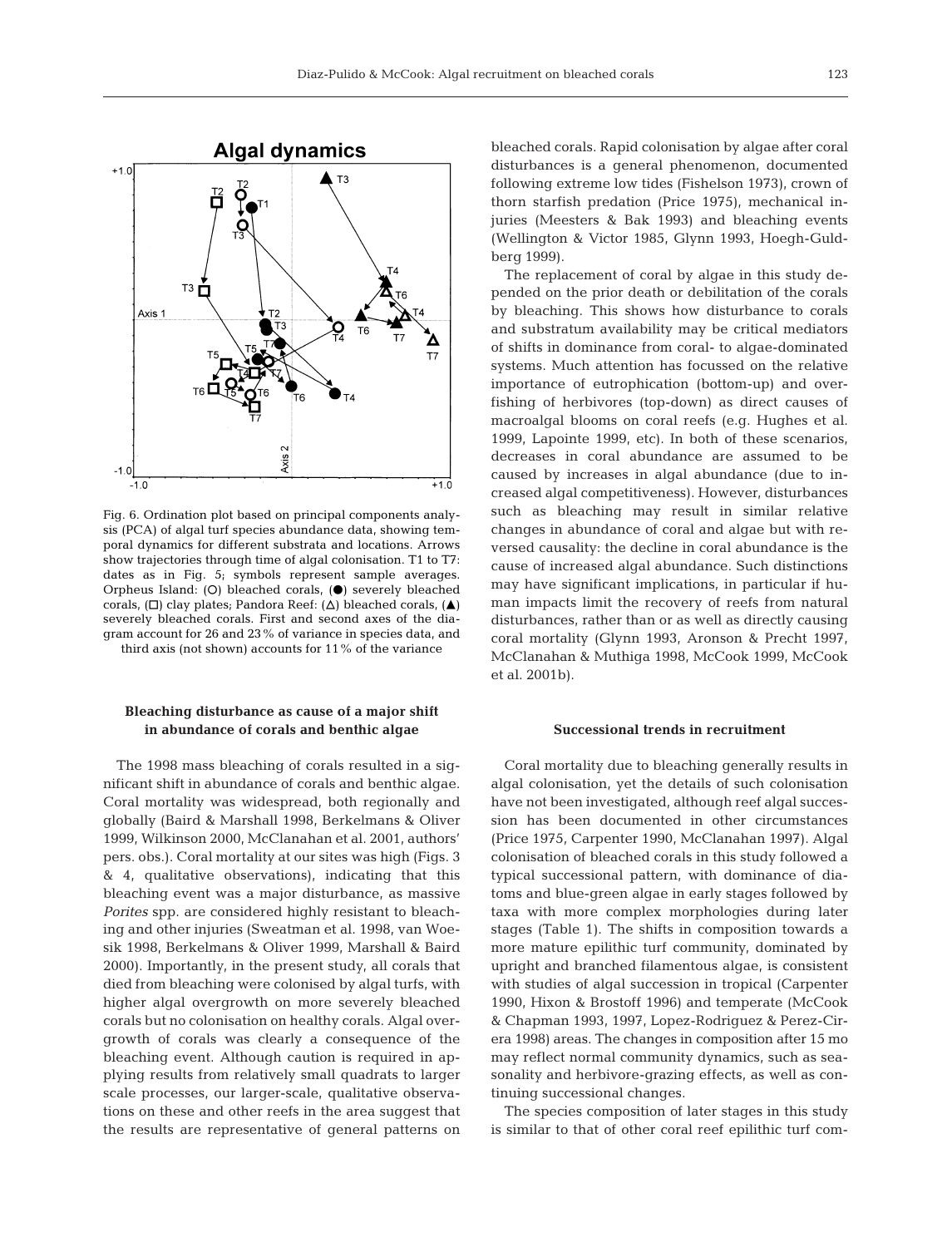a. Algae overgrew coral

3

Fig. 7. Porites spp. Photographic sequences for 2 plots (10  $\times$  10 cm) after the bleaching event in early 1998, illustrating the variability in outcomes of coral recovery. In (a), the coral did not recover from algal overgrowth (plot from Orpheus Island), remaining dominated by algal turfs until August 2000. (a1) April 1998, (a2) May 1998, (a3) July 1998. In contrast, in (b) the coral recovered successfully from the algal turf colonisation (plot from Pandora Reef). (b1) November 1998, (b2) July 1999, (b3) August 2000. Both corals started with 100% bleached coral cover and were subsequently partially overgrown by algal turfs

munities in this area (Scott & Russ 1987, McCook, Price & Diaz-Pulido unpubl. data) and elsewhere (Belk & Belk 1975, Carpenter 1990, Steneck & Dethier 1994, Hixon & Brostoff 1996), with abundant *Sphacelaria* spp*., Polysiphonia* spp., *Hincksia* spp. and species of Oscillatoriales. In contrast to Hixon & Brostoff (1996), who found that early successional forms were quickly replaced by encrusting algae on Hawaiian coral reefs, encrusting algae were scarce in our study, although also increasing during the course of the succession. Fleshy macroalgae occurred predominantly in the final stages of this succession (both in small plots and in larger-scale, qualitative observations), reflecting their slower colonisation rates, and could be expected to play a greater role in dynamics over longer time periods.

b. Coral overgrew algae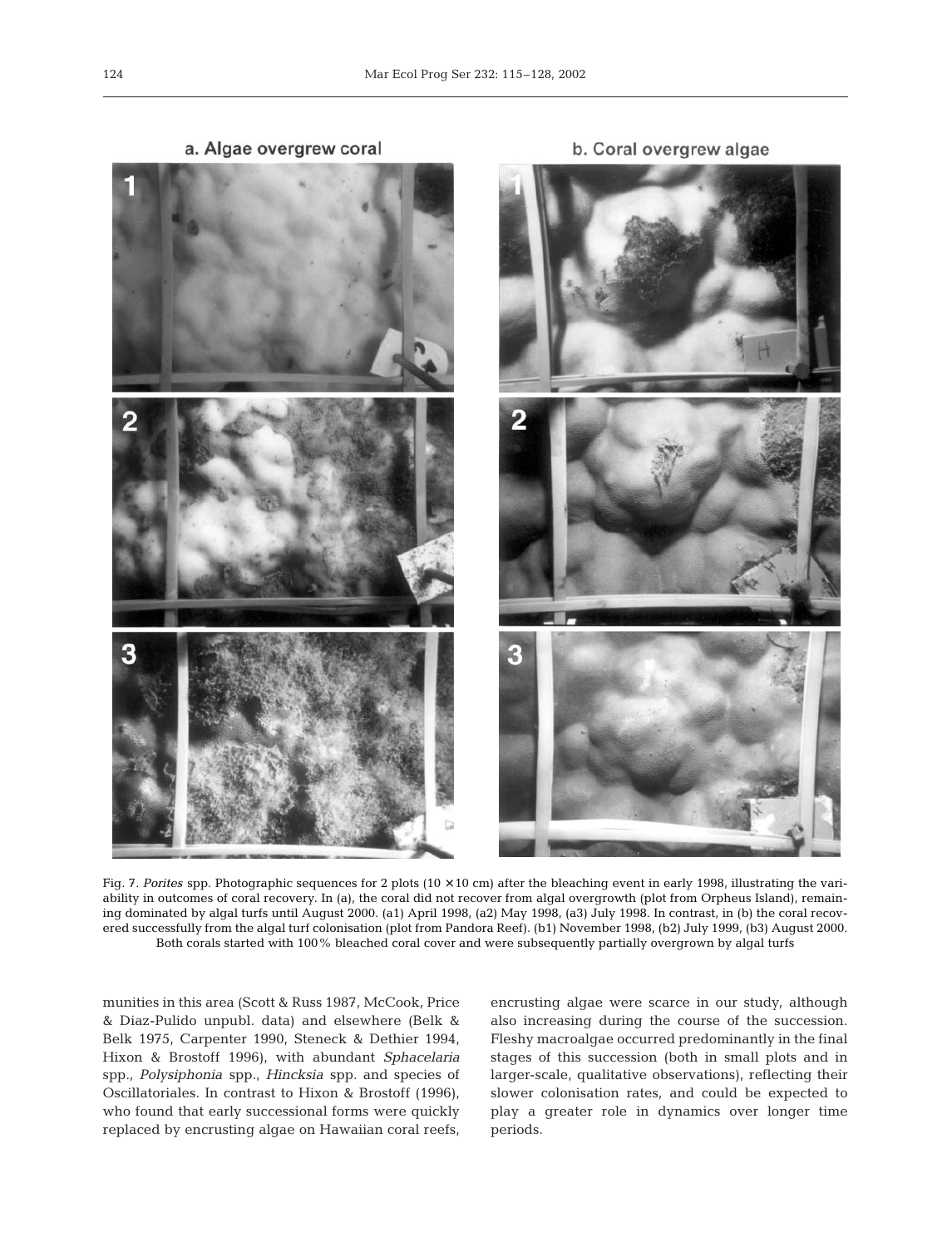The endolithic algal assemblage that developed on bleached *Porites* spp. in our study was very similar to those found on other tropical reefs (Le Campion-Alsumard et al. 1995, Hixon & Brostoff 1996, Le Bris et al. 1998). In Le Campion-Alsumard's et al. study of endolithic microbial colonisation of blocks cut from dead massive *Porites labata*, they observed that *Ostreobium* spp. dominated later in the succession (second year) whereas, in our study, *Ostreobium* spp. appeared soon after the bleaching event. Since *Ostreobium* spp. populations are known to live in healthy corals (Le Campion-Alsumard et al. 1995), these differences probably reflect delays in colonising newly cut coral blocks, compared to recently bleached corals where *Ostreobium* spp. may already have been present.

#### **Variability in algal colonisation and composition between bleaching categories, substratum types and locations**

Algal colonisation of bleached corals was not uniform, but varied considerably both in overall patterns and in species composition. Although much of this variability could be accounted for in terms of differences between dates, bleaching categories, locations, and substratum types, there was also considerable variation even among plots under similar conditions. Importantly, much of this variability persisted through time, with differences remaining 25 mo after the bleaching event.

The severity of bleaching damage to corals apparently affected both the trajectory and outcome of algal colonisation. Corals with more severe bleaching suffered more extensive tissue mortality and consequent algal overgrowth. Although these differences persisted to the end of the study, they were not statistically significant at the later stages. However, this may simply reflect the high variability in bleached plots, which results in decreased experimental power (i.e. possible Type II error). Within the areas overgrown by algae, differences in species composition of the algae between bleaching categories were also greatest early in the study (Fig. 6). More severely bleached plots supported a more mature assemblage during early and intermediate stages, but the differences decreased as succession progressed in the less severely bleached plots. Presumably, the early differences simply reflected slower coral tissue mortality in less severely bleached plots, and consequent delay in initiation of the succession.

Substratum types differed markedly in the composition of algal assemblages, and these differences persisted to the end of the study period. Dead coral plots supported more later successional taxa, and endolithic forms were absent from clay substrates (Table 1). Hixon & Brostoff (1996) also found that natural substrates supported a later successional stage than artificial substrates. It is likely that endolithic algae could not penetrate the clay plates, although substratum chemistry and texture may also be important (Harlin & Lindbergh 1977).

Reef location accounted for more variation in algal composition than any of the other factors considered here. These differences were marked in both turfing taxa and larger fleshy macroalgae, and persisted over 2.5 yr. In particular, fleshy macroalgae were more abundant and different in composition at Pandora Reef than at Orpheus Island, where they were essentially absent (Table 2). The extent of these differences between 2 inshore reefs is intriguing. Factors that might contribute to the differences in larger, fleshy macroalgae include: (1) lower levels of herbivory at Pandora Reef compared to reefs located more offshore (Scott & Russ 1987, Klumpp & McKinnon 1992); (2) a potentially higher availability of propagules due to the proximity of dense populations of fleshy macroalgae at Pandora Reef; (3) different physical and chemical conditions, for example, nutrients and sediment inputs could be higher at Pandora Reef due to its more inshore location and the potential for resuspension of muddy bottom sediments (Russ & McCook 1999). However, differences in turf composition are difficult to explain in terms of between-reef differences in herbivory or proximity of propagule supply, and may simply reflect different species pools on the 2 reefs due to physical or chemical conditions or stochastic variations.

The extent of variability in the amount and composition of algal recruitment on bleached corals and the diversity of contributing factors provide strong evidence that the consequences of bleaching mortality should not be assumed to be uniform, but may vary considerably depending on the severity and timing of the disturbance, the location, and substratum. This is especially important because different patterns of algal colonisation may have different effects on the potential for later recovery of coral populations. For example, different fleshy macroalgae (e.g. *Asparagopsis taxiformis*, *Sargassum* spp. or *Lobophora variegata)* may have very different effects on coral recruitment or regrowth compared to algal turfs, because of different mechanisms involved in the interaction (McCook et al. 2001a). Previous work in this area found algal turfs to have little effect on growth of massive *Porites* spp. (McCook 2001), whereas fleshy macroalgae may strongly inhibit coral recovery by smothering, abrasion, shading, etc. (Jompa & McCook 2002). Colonisation by abundant crustose coralline algae might even facilitate coral recruitment (Heyward & Negri 1999)*.* Fleshy macroalgae, once established, may persist and dominate for long periods, markedly changing habitat structure (Hatcher 1984 for *Asparagopsis taxiformis*).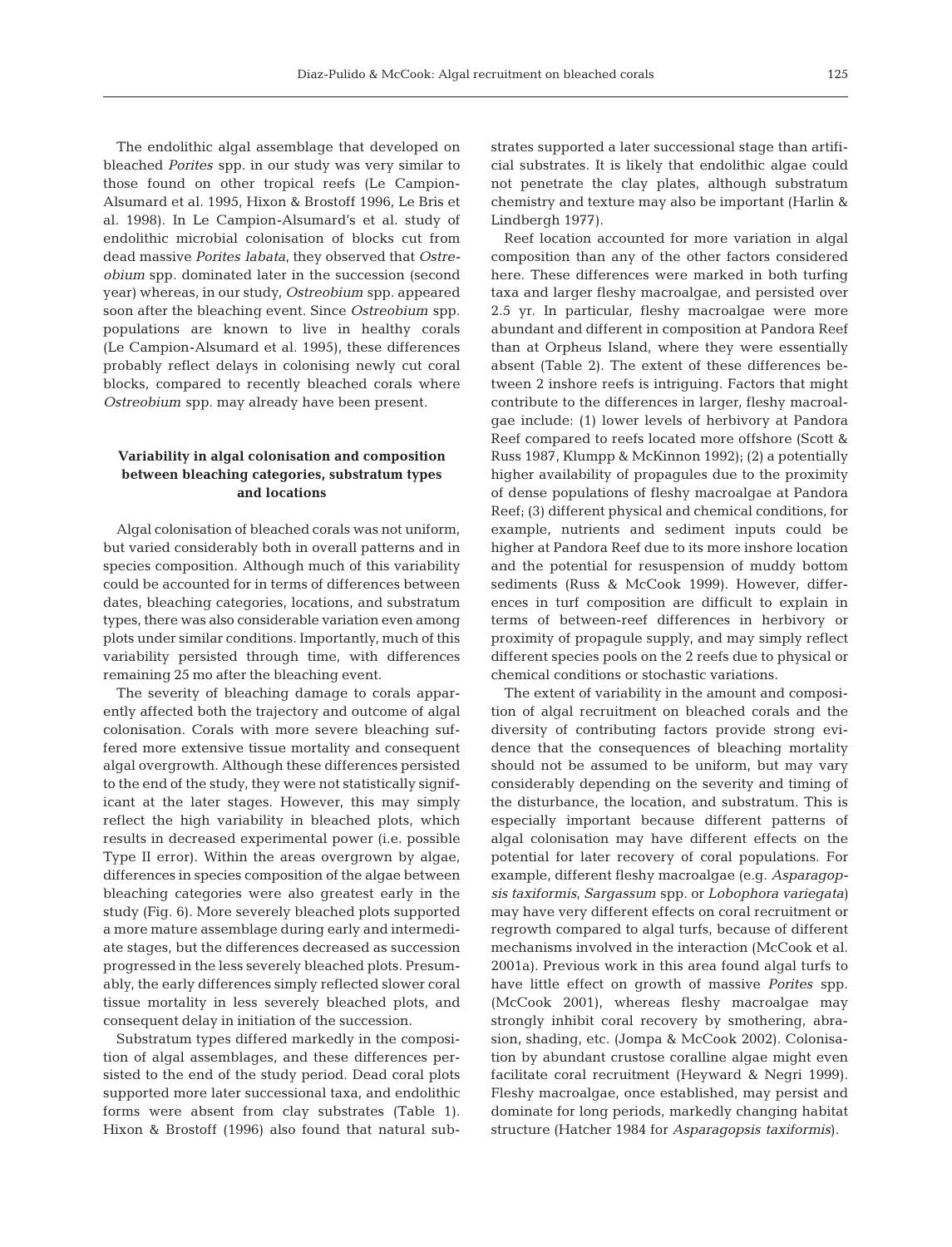# **Potential interactions between benthic algae and coral bleaching**

Although it is clear that algae were not the initial cause of coral tissue mortality (see first subsection of 'Discussion'), it is possible that algal colonisation contributed to the failure of corals to recover from the disturbances (fourth subsection of 'Results'). It is difficult to determine the extent of this contribution, since unequivocal demonstration of a contribution by algae would require direct experimental removal of the colonising algae (Underwood 1986, McCook et al. 2001a), technically very difficult to achieve without inflicting confounding damage to the coral. Certainly, the poor recovery of severely bleached corals is presumably largely intrinsic to the tissue stress caused by the bleaching damage, potentially compounded by tissue shrinkage or the sequestering of metabolic resources between areas within a colony (effectively sacrificing further stressed tissue areas). However, it is possible that processes of the disturbance-induced stress and algal competition synergise, with more stressed corals being more vulnerable to algal overgrowth and algal overgrowth enhancing the stress. Even where bleaching stress is not sufficiently severe to kill the coral tissue, the stressed corals may have a reduced ability to clean themselves or to avoid algal competitors. Production of a mucus layer apparently serves as a defensive mechanism against sediment accumulation and epibiotic colonisation (Lang & Chornesky 1990), and it is likely that nutritional deficiency caused by the loss of zooxanthellae (Szmant & Gassman 1990, Glynn 1993, Meesters & Bak 1993) reduces the ability of the corals to defend themselves in this manner. Meesters & Bak (1993) have previously shown that bleached corals are more easily overgrown by algae than healthy corals when injuries are inflicted to the tissue.

The consequences of algal colonisation were not uniform. Although in most cases algal overgrowth of dead coral tissue was persistent, in some instances the coral was apparently able to regain lost ground, apparently by competitive overgrowth (Fig. 7). Algal colonisation has previously been suggested to delay and inhibit recovery after coral disturbances and pre-empt space, thus inhibiting future coral settlement and recruitment (Bak et al. 1977, Birkeland 1977, Hughes 1996, Connell et al. 1997). In contrast, there are also examples of competitive superiority of corals over algal turfs, both on inshore reefs in this region of the GBR (McCook 2001) and in other regions (Fishelson 1973, Meesters & Bak 1993, Littler & Littler 1997, van Woesik 1998). Algae may not prevent coral recovery after small-scale damage (Meesters & Bak 1993), although the ability of corals to heal injuries that have been overgrown by benthic algae decreases as the size of the lesion increases (van Woesik 1998). In our study, the low proportional recovery after overgrowth by algal turfs probably reflects the combined extent and severity of bleaching damage.

Overall, benthic algae have the potential to interact significantly with various stages of the bleaching process, with potentially very different consequences. The presence of an abundant macroalgal canopy has been shown to reduce damage to corals at the time of bleaching, apparently by shading (Jompa & McCook 1998). Algal colonisation subsequent to bleaching may increase the impact of bleaching stress to corals (see previous paragraph). Finally, long-term patterns of algal colonisation and succession on dead coral substrates may influence the ability of coral populations to recover, either by new recruitment or by regeneration of surviving tissue (see third subsection of 'Discussion' and Fig. 7b; see also Glynn 1993). The marked contrast between the apparently beneficial effects of shading and the competitive effects, in combination with the potential variability within each of these effects, suggests that these overall interactions may have considerable consequences for the outcome of coral bleaching events.

# **Recurrent future bleaching events and the importance of benthic algal interactions and dynamics**

Recent predictions suggest that coral bleaching events will become more frequent and even more severe (Brown 1997, Hoegh-Guldberg 1999). In such a scenario, it is inevitable that coral reefs will display increased and increasingly variable cover of benthic algae with considerable potential to influence future reef recovery. As emphasised above, differences in the type and abundance of algae that overgrow bleached corals, both initially and in the long-term, are likely to be critical to reef dynamics and trajectories. There has been debate about the consequences of the predicted increases in bleaching damage, with suggestions that coral populations may adapt or may recover by means of reseeding from more resistant populations (Glynn 1993). However, the success of such scenarios depends on the ability of remnant corals to vegetatively overgrow substrata occupied by algae, or the ability of coral larvae to successfully settle and recruit once they arrive at a damaged reef. The substratum on that reef is likely to be dominated by various forms of benthic algae. Understanding, predicting and managing the consequences of future bleaching events will depend on a better understanding, not only of coral physiology, climatology, and coral recruitment dynamics, but also of algal recruitment dynamics and coral-algal interactions after disturbances.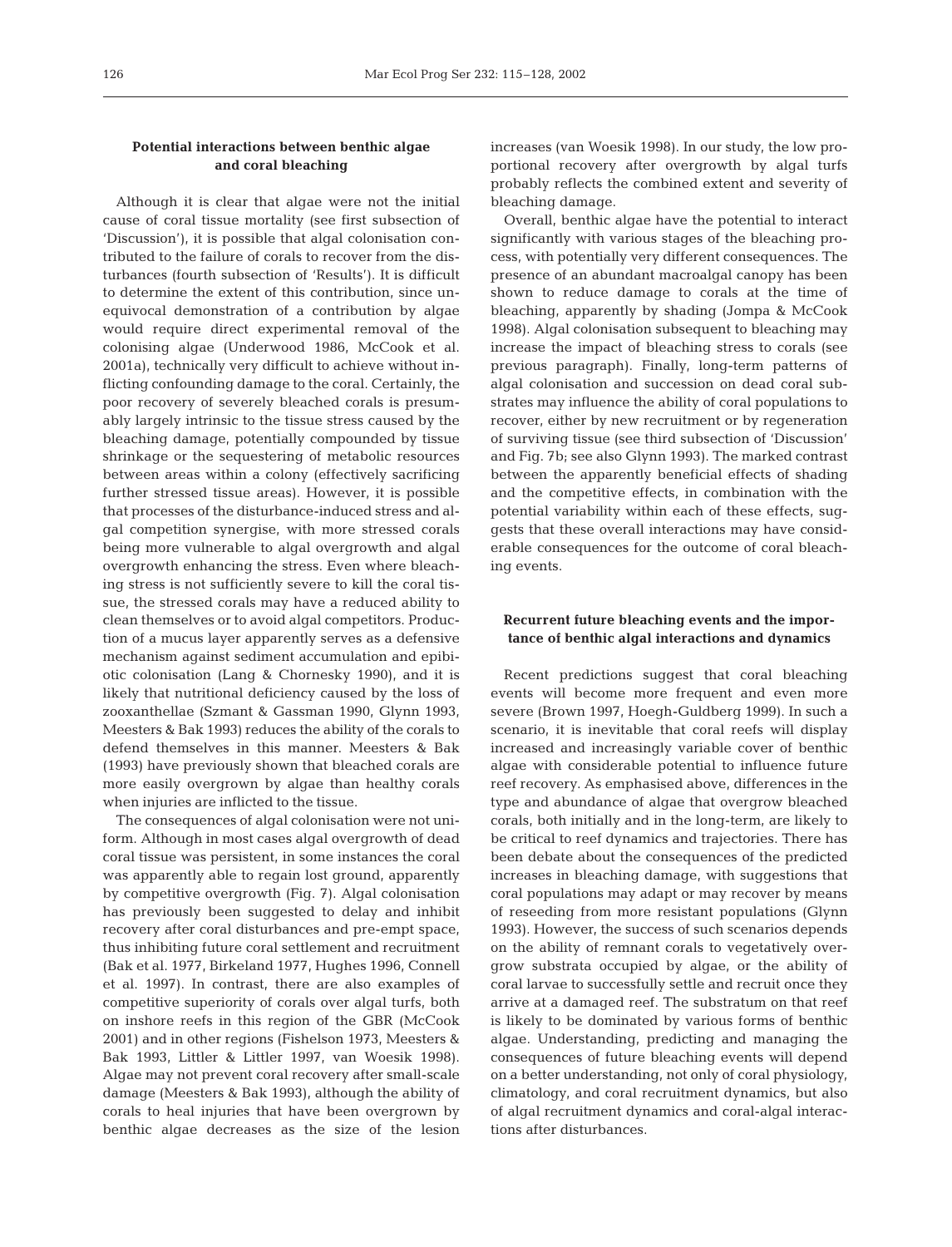*Acknowledgements.* This study was funded by the Great Barrier Reef Marine Park Authority, The CRC: Reef Research Centre, James Cook University, the Australian Institute of Marine Science, and by a fellowship from the Instituto Colombiano para el Desarrollo de la Ciencia y la Tecnología – 'COL-CIENCIAS'. We thank J. Jompa, C. P. Arango, G. Arango, A. Chinn, D. Egli, F. Olivier, E. Potter and A. Walli for field assistance, J. Jompa, R. Steneck, M. and D. Littler, J. Oliver and R. Berkelmans for valuable discussions, B. McArdle for statistical advice, I. Price for taxonomic help, and H. Sweatman, D. Barnes, J. Lough, J. Skeat and 2 reviewers for their comments on the manuscript. This is AIMS Contribution No. 1084.

#### LITERATURE CITED

- Aronson RB, Precht WF (1997) Stasis, biological disturbance, and community structure of a Holocene coral reef. Paleobiology 23:326–346
- Baird AH, Marshall PA (1998) Mass bleaching of corals on the Great Barrier Reef. Coral Reefs 17:376
- Bak RPM, Brouns JJWM, Heys FML (1977) Regeneration and aspects of spatial competition in the scleractinian corals *Agaricia agaricites* and *Montastrea annularis*. In: Taylor DL (ed) Proceedings of the 3rd International Coral Reef Symposium, Vol. 1. Rosenstiel School of Marine and Atmospheric Science, University of Miami, p 143–148
- Belk MS, Belk D (1975) An observation of algal colonization on *Acropora aspera* killed by *Acanthaster planci*. Hydrobiologia 46:29–32
- Berkelmans R, Oliver JK (1999) Large-scale bleaching of corals on the Great Barrier Reef. Coral Reefs 18:55–60
- Birkeland C (1977) The importance of rate of biomass accumulation in early successional stages of benthic communities to the survival of coral recruits. In: Taylor DL (ed) Proceedings of the 3rd International Coral Reef Symposium, Vol. 1. Rosenstiel School of Marine and Atmospheric Science, University of Miami, p 15–21
- Birkeland C (1987) Nutrient availability as a major determinant of differences among coastal hard-substratum communities in different regions of the tropics. UNESCO Rep Mar Sci 46:45–96
- Brown BE (1997) Coral bleaching: causes and consequences. Coral Reefs 16:S129-S138
- Carpenter RC (1990) Mass mortality of *Diadema antillarum*. I. Long-term effects on sea urchin population-dynamics and coral reef algal communities. Mar Biol 104:67–77
- Connell JH, Hughes TP, Wallace CC (1997) A 30-year study of coral abundance, recruitment, and disturbance at several scales in space and time. Ecol Monogr 67:461–488
- Done TJ (1982) Patterns in the distribution of coral communities across the central Great Barrier Reef. Coral Reefs 1: 95–107
- Done TJ, Potts DC (1992) Influences of habitat and natural disturbances on contributions of massive *Porites* corals to reef communities. Mar Biol 114:479–493
- Fishelson L (1973) Ecological and biological phenomena influencing coral-species composition on the reef tables at Eilat (Gulf of Aqaba, Red Sea). Mar Biol 19:183–196
- Glynn PW (1990) Coral mortality and disturbances to coral reefs in the Tropical Eastern Pacific. In: Glynn PW (ed) Global ecological consequences of the 1982–83 El Niñosouthern oscillation. Elsevier, Amsterdam, p 55–126
- Glynn PW (1993) Coral reef bleaching: ecological perspectives. Coral Reefs 12:1–17
- Harlin MM, Lindbergh JM (1977) Selection of substrata by seaweeds: optimal surface relief. Mar Biol 40:33–40
- Hatcher BG (1984) A maritime accident provides evidence for alternate stable states in benthic communities on coral reefs. Coral Reefs 3:199–204
- Heyward AJ, Negri AP (1999) Natural inducers of coral larval metamorphosis. Coral Reefs 18:273–279
- Hixon MA, Brostoff WN (1996) Succession and herbivory: effects of differential fish grazing on Hawaiian coral-reef algae. Ecol Monogr 66:67–90
- Hoegh-Guldberg O (1999) Climate change, coral bleaching and the future of the world's coral reefs. Mar Freshw Res 50:839–866
- Hopley D (1982) The geomorphology of the Great Barrier Reef: quaternary development of coral reefs. John Wiley Interscience, New York
- Hughes TP (1996) Demographic approaches to community dynamics: a coral reef example. Ecology 77:2256–2260
- Hughes TP, Szmant AM, Steneck RS, Carpenter RC, Miller S (1999) Algal blooms on coral reefs: what are the causes? Limnol Oceanogr 44:1583–1586
- Jompa J, McCook LJ (1998) Seaweeds save the reefs?!: *Sargassum* canopy decreases coral bleaching on inshore reefs. Reef Res 8:5
- Jompa J, McCook LJ (2002) Effects of competition and herbivory on interactions between a hard coral and a brown alga. J Exp Mar Biol Ecol (in press)
- Klumpp DW, McKinnon AD (1992) Community structure, biomass and productivity of epilithic algal communities on the Great Barrier Reef: dynamics at different spatial scales. Mar Ecol Prog Ser 86:77–89
- Lang JC, Chornesky EA (1990) Competition between scleractinian reef corals—a review of mechanisms and effects. In: Dubinsky Z (ed) Ecosystems of the world, Vol 25. Coral reefs. Elsevier, Amsterdam, p 209–252
- Lapointe BE (1999) Simultaneous top-down and bottom-up forces control macroalgal blooms on coral reefs (Reply to the comment by Hughes et al.). Limnol Oceanogr 44: 1586–1592
- Le Bris S, Le Campion-Alsumard T, Romano JC (1998) Characteristics of epilithic and endolithic algal turf exposed to different levels of bioerosion in French Polynesian coral reefs. Oceanol Acta 21:695–708
- Le Campion-Alsumard T, Golubic S, Hutchings PA (1995) Microbial endoliths in skeletons of live and dead corals: *Porites lobata* (Moorea, French Polynesia). Mar Ecol Prog Ser 117:149–157
- Littler MM, Littler DS (1997) Disease-induced mass mortality of crustose coralline algae on coral reefs provides rationale for the conservation of herbivorous fish stocks. In: Lessios HA, Macintyre IG (eds) Proceedings of the 8th International Coral Reef Symposium, Vol. 1. Smithsonian Tropical Research Institute, Panama, p 719–724
- Lopez-Rodriguez C, Perez-Cirera JL (1998) The effects of different environmental conditions on colonization and succession in the *Fucus vesiculosus* community on the Galician coasts (Northwestern Iberian Peninsula). Bot Mar 41: 581–591
- Marshall PA, Baird AH (2000) Bleaching of corals on the Great Barrier Reef: differential susceptibilities among taxa. Coral Reefs 19:155–163
- McClanahan TR (1997) Primary succession of coral-reef algae: differing patterns on fished versus unfished reefs. J Exp Mar Biol Ecol 218:77–102
- McClanahan TR, Muthiga NA (1998) An ecological shift in a remote coral atoll of Belize over 25 years. Environ Conserv 25:122–130
- McClanahan TR, Muthiga NA, Mangi S (2001) Coral and algal changes after the 1998 coral bleaching: interaction